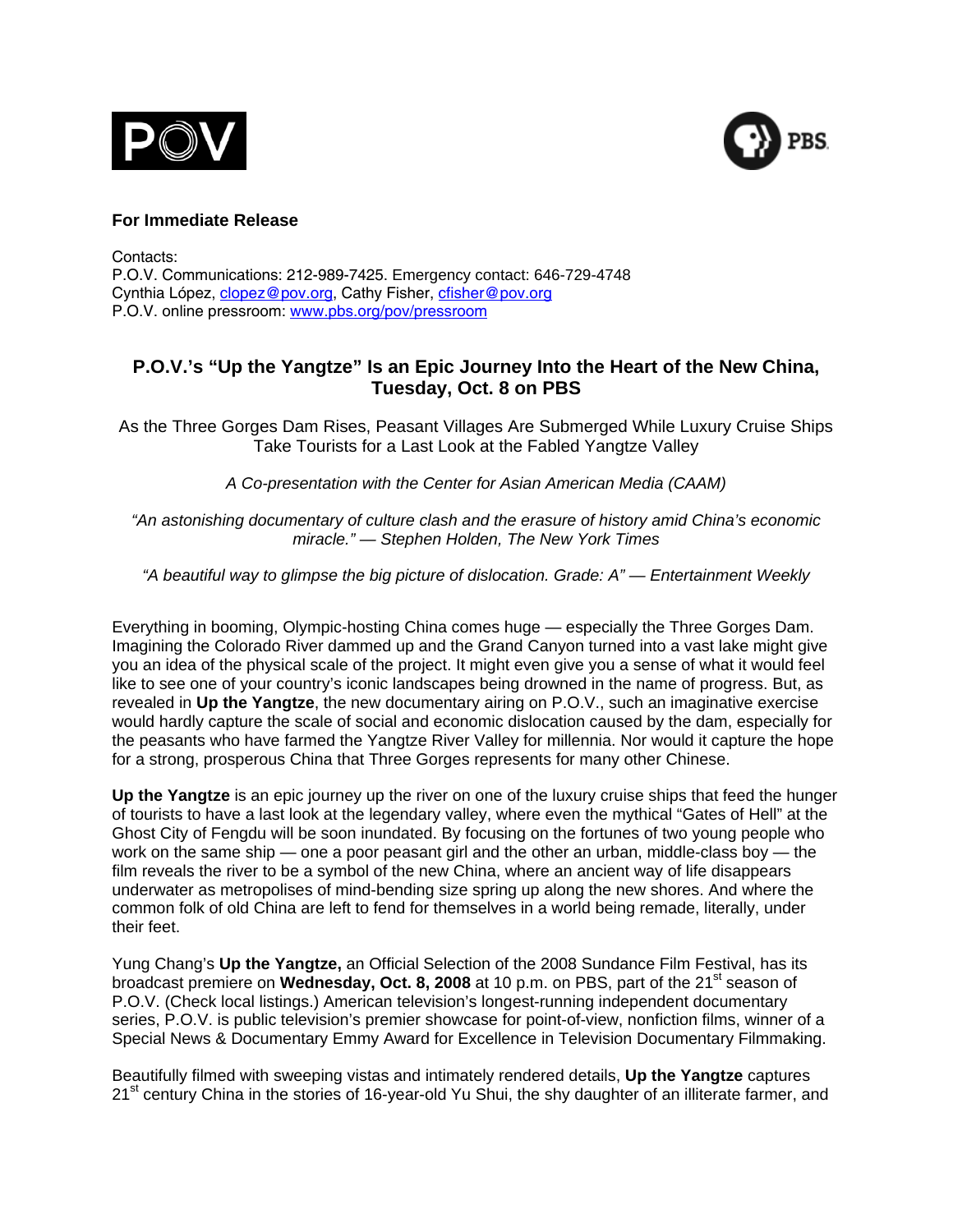19-year-old Chen Bo Yu, the city-smart, upwardly mobile youth of a "one-child" family. Their stories contrast and oddly intersect on the Yangtze River.

Yu Shui's difficult, heart-wrenching passage up the river, which is also a passage from the past of her parents toward an unknown future, forms the moral heart of the film. The rising waters have already displaced her family once. As **Up the Yangtze** opens, they cling to a waste patch of land where they farm vegetables and live in an improvised hut. But this land, too, will soon disappear. Her father might then find unskilled construction labor on the homes being built for some of the "relocatees" (but not the Yu family). After that, the future looks extremely bleak.

The eldest of three siblings, Yu Shui has dreamed of pursuing her education and becoming a scientist, despite her family's poverty. Now she has an opportunity to train and compete for a permanent position on the cruise ships, making many times more than her father could ever hope to make. The job is a lifeline for the entire family — but for Yu Shui it seems the end of her dreams for an education and the beginning of a rupture with her family and the way of life she has known.

Chen Bo Yu is quite a different character. The only child of a middle-class family — a product of China's one-child policy — he falls into the demographic of "little emperors," reputed to be spoiled and self-centered for having been only children. Chen Bo Yu is, in fact, brash, self-confident and in tune with China's rush into capitalist economics. He spends his final night before joining the cruise ship partying with friends in nightclubs, freely boasting that the cruise company hired him because "First I'm good-looking and second I'm good at English." It's a send-off achingly different from Yu Shui's tearful, angry last meal in her family's fire-lit hut.

Once on board the luxury liner, the differences in Yu Shui and Chen Bo Yu's backgrounds show in the ship's hierarchy of labor. Shy and poor at English, Yu Shui begins below decks as a dishwasher. Chen Bo Yu works above as a porter or bartender, sharply attired in a steward's uniform, interacting with the tourists, many of them Americans. Both, however, must submit to the company's strict training and evaluation regimen. **Up the Yangtze** provides a fascinating glimpse into the Chinese way of business, in which regimentation, self-effacement and an unabashed catering to tourist tastes and biases come without a hint of social or political problems. An easy-to-say American name is given to each employee — Yu Shui becomes "Cindy" and Chen Bo Yu is "Jerry." This is definitely post-Mao China, which one current joke quoted in the film describes as turning right with the left turn indicator on.

In such an environment, the fast-track Chen Bo Yu would seem to be a lock for success while Yu Shui would certainly be the one to face daunting challenges. Yet in an environment where workers are instructed to find just the right level of humility (not humble enough and Americans are offended; too humble and they see you as fake), all is not as straightforward as it might seem. Chen Bo Yu runs into trouble for his overconfident attitude while Yu Shui begins to adapt to the life of a worker in the new capitalist China.

Like the river itself, this journey **Up the Yangtze** reveals a country undergoing an inexorable and tumultuous reshaping, in which the past is seen as being washed away while it lies just below the surface, and the unintended consequences of rapid economic and technological change chart an uneasy course toward a stronger and more prosperous China.

"The idea for this film was born in 2002, when I went on one of the so-called Farewell cruises along the Yangtze with my parents and grandfather," says director Chang. "The whole sensory experience was so overwhelming that I wanted to document it — a kind of 'Gosford Park' idea that shows the social hierarchy, the lives above and below the decks. And I realized that the people working on the boat were all from the Yangtze area, and that many of their families were affected by the dam. The other aspect was this sense of apocalyptic journey — something out of *Heart of Darkness*. It's a strange landscape of chaos and decay.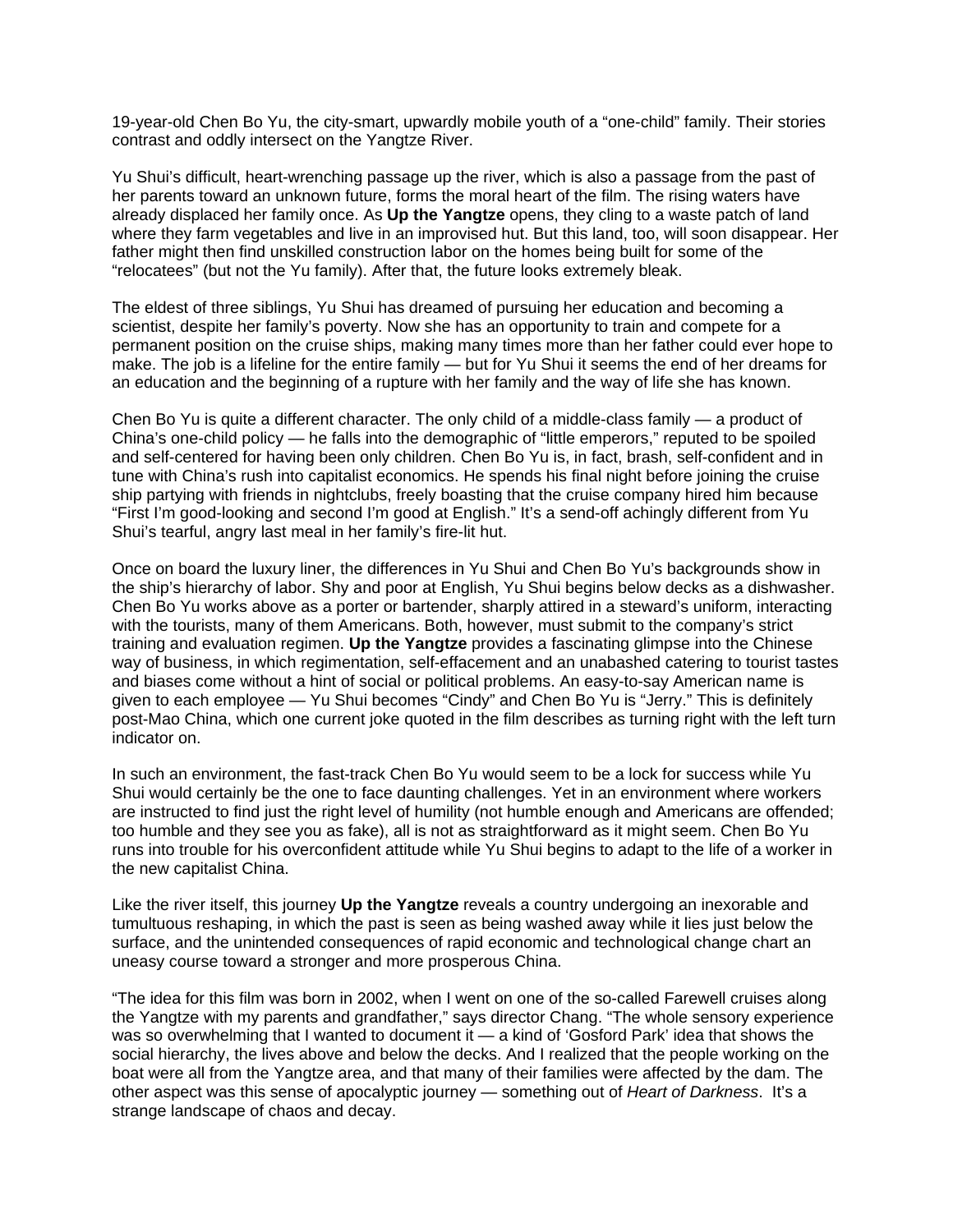"Being Chinese-Canadian, growing up hearing my grandfather's stories of the old China, was also one of my motivations," Chang says. "It added a personal layer to the project – but the story I wanted to tell was a bigger one about what's happening in China now."

**Up the Yangtze** is an EyeSteelFilm/National Film Board of Canada production in association with American Documentary | P.O.V., and a co-presentation with the Center for Asian American Media.

# **About the filmmaker:**

# **Yung Chang**

# **Director/Writer**

Yung Chang is a Canadian filmmaker based in Montreal. He has a degree in film production from Montreal's Concordia University and has studied the Meisner technique at New York's Neighborhood Playhouse. His first documentary film, "Earth to Mouth," produced by the National Film Board of Canada, won praise for its meditation on food production and migrant labor, as well as awards at the International Film and Video Festival in Columbus, Ohio, and Montreal's Recontres Internationales du documentaire.

Chang's parents are both first-generation Chinese immigrants to Canada. Through their influence, he maintains a strong interest in contemporary Chinese issues. Since 1996, he has spent extended periods in China and has traveled throughout the country.

# **Credits:**

| Director/Writer: | Yung Chang                                                       |
|------------------|------------------------------------------------------------------|
| Producers:       | Mila Aung-Thwin, Germaine Ying-Gee Wong (NFB), and John Christou |
| Cinematographer: | Wang Shi Qing                                                    |
| Editor:          | Hannele Halm                                                     |
| Original Music:  | <b>Olivier Alary</b>                                             |
|                  |                                                                  |

Running Time:86:46

# **Awards & Festivals:**

- Golden Gate Award, San Francisco International Film Festival, 2008
- Don Haig Award, [Hot Docs Canadian International Documentary Festival](http://www.imdb.com/Sections/Awards/Hot_Docs_Canadian_International_Documentary_Festival/), 2008
- Jury Prize, Best Documentary/Documentary Feature/Best Cinematography; Special Jury Prize, Cinematography, RiverRun International Film Festival, 2008
- Special Jury Prize, [Los Angeles Asian Pacific Film Festival,](http://www.imdb.com/Sections/Awards/VC_FilmFest_-_Los_Angeles_Asian_Pacific_Film_Festival/) 2008
- Charles E. Guggenheim Emerging Artist Award Honorable Mention/Spektrum Award Honorable Mention, Full Frame Documentary Film Festival, 2008
- Grand Jury Prize nominee, World Cinema-Documentary, Sundance Film Festival, 2008

#### CENTER FOR **ASIAN AMERICAN MEDIA**

The Center for Asian American Media (CAAM) is a non-profit organization dedicated to presenting stories that convey the richness and diversity of Asian American experiences to the

broadest audience possible. We do this by funding, producing, distributing and exhibiting works in film, television and digital media. For more information, visit [www.asianamericanmedia.org.](http://www.asianamericanmedia.org/)



Produced by American Documentary, Inc. and celebrating its 21st season on PBS in 2008, the award-winning P.O.V. series is the longest-running showcase on television to feature the work of America's best contemporary-issue independent filmmakers. Airing June through October, with primetime specials during the year, P.O.V. has brought more than 250 award-

winning documentaries to millions nationwide, and now has a Webby Award-winning online series,